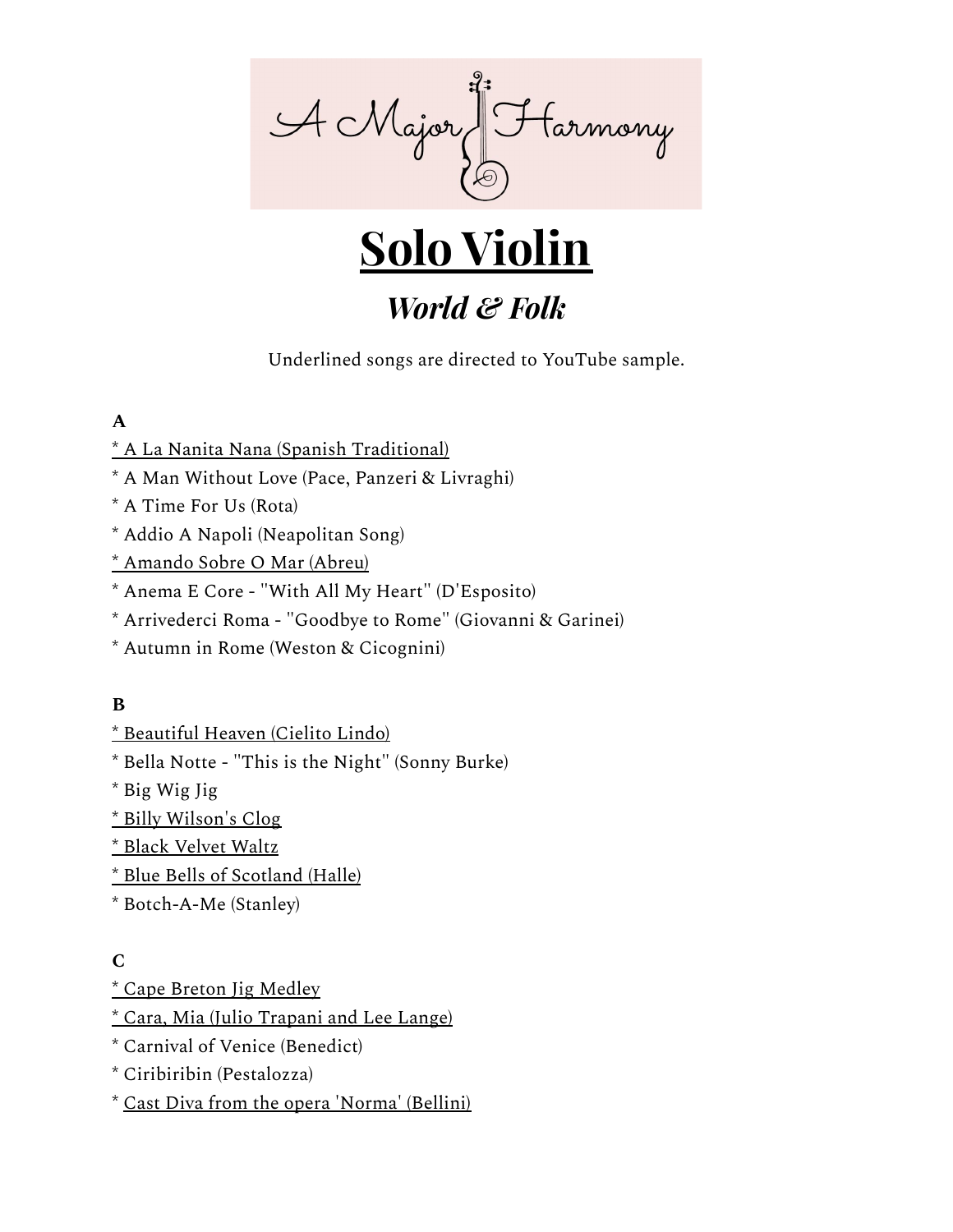A Major Harmony

- \* Come Back to Sorrento (De Curtis)
- \* Come Live Your Life With Me "The Godfather Waltz" (Rota)
- \* Come Prima (Taccani & De Paola)
- \* Con Te Partiro "Time To Say [Goodbye" \(Quarantotto](https://youtu.be/rhoWqFEFGug?t=10s) & Sartori)
- \* Coracao Que Sente [\(Nazareth\)](https://youtu.be/Pn5vYhfQYHs)
- \* Core 'Ngrato [\(Cardillo\)](https://youtu.be/T5jZbGz1xuY)
- \* [Cripple](https://youtu.be/1SJfBcqJvWM) Creek
- \* [Czardas](https://youtu.be/IPYHy8k9Z34?t=49s) (Monti)

#### **D**

- \* Danny Boy (Traditional Irish tune)
- \* Dimmi Una Volta Si (Neapolitan Song)

#### **E**

\* El Dia Que Me Quieras (Gardel)

# **F**

- \* Finestra Bassa (Neapolitan Song)
- \* Finestra Che Lucevi Ed Or Non Luci (Neapolitan Song)

#### **G**

- \* Godfather II (Rota)
- \* Godfather Mazurka, The (Coppola)
- \* Godfather Tarantella (Coppola)
- \* Graziella (Neapolitan Song)

# **I**

- \* Ideale (Tosti)
- \* Il Cardellino (Neapolitan Song)
- \* Il Primo Amore (Neapolitan Song)
- \* Innamorata (Warren)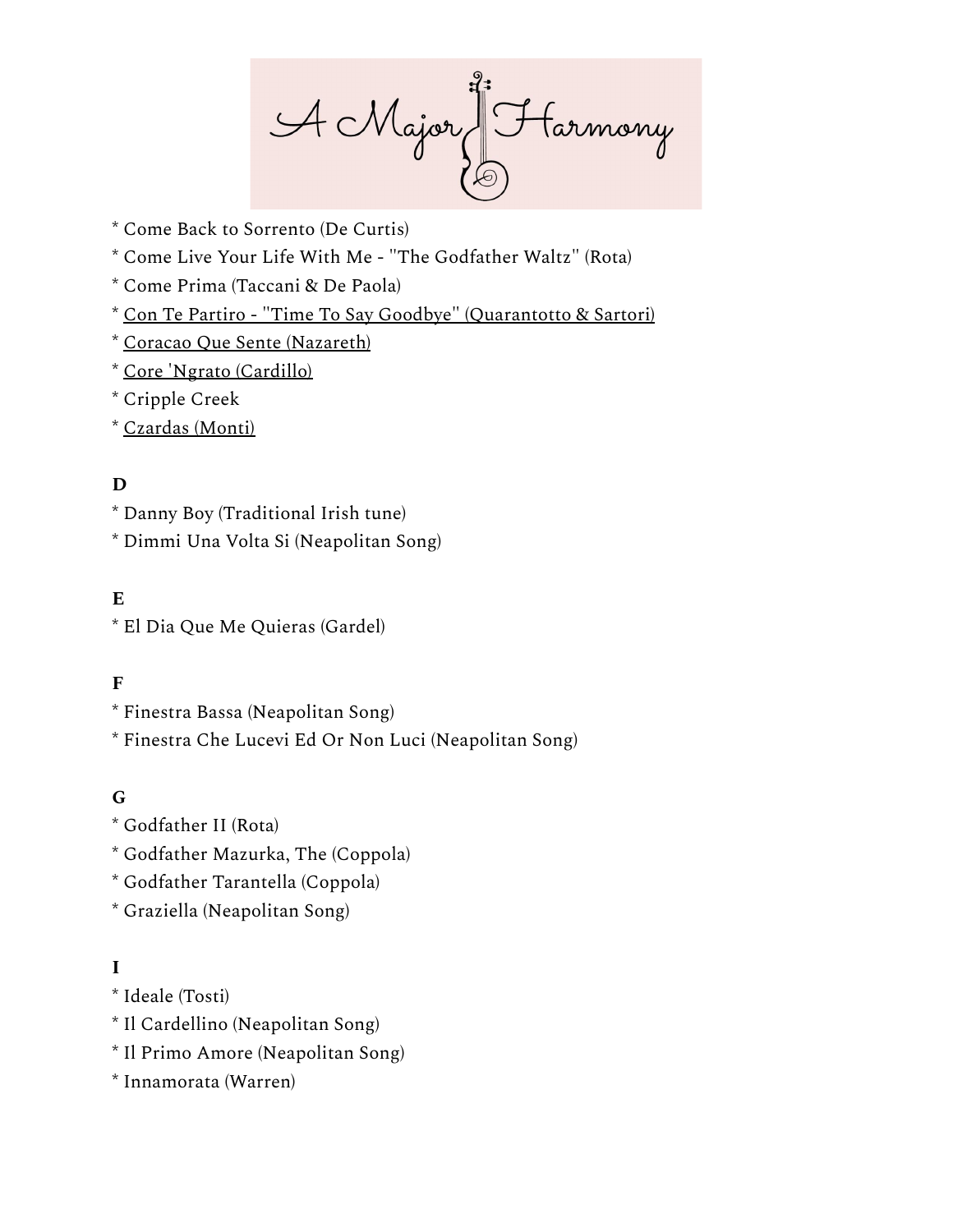A Major J Farmony

**J** \* Joys of [Wedlock](https://youtu.be/-5CDUnGu3jA)

**L**

\* La Bamba (Mexican [Traditional\)](https://youtu.be/-5CDUnGu3jA) \* La Cucaracha (Mexican [Traditional\)](https://youtu.be/JPYYpVgp4CU) \* La Donna e [Mobile](https://youtu.be/O-Bb4730ZH0) (Verdi) \* La Farfalletta (Neapolitan Song) \* La Festa Di Piedigrotta (Neapolitan Song) \* La Fiera Di Masttr'Andrea ( Neapolitan Song)

\* La Vera Sorrentina (Italian Folksong)

\* [Libiamo](https://youtu.be/Pum2LxEHP18) from Traviata (Verdi)

# **M**

\* Mama (Bixio & Cherubini)

\* Mambo Italiano (Merrill)

\* Mattinata (Leoncavallo)

\* M'Appari Tutt'Amore (Von Flotow)

\* Mexican Hat Dance (Mexican [Traditional\)](https://youtu.be/Ciyei5uDbbo)

\* Mona Lisa (Livingston & Evans)

\* More (Oliviero & Ortolani)

[\\*](http://youtu.be/NrvcOK3jK8g) My [Darling](https://youtu.be/NrvcOK3jK8g) Asleep

#### **N**

\* [Nessun](http://youtu.be/2SZsxTBCzoA) Dorma

\* Non Dimenticar (Redi)

# **O**

\* O Del Mio Amato Ben (Donaudy)

\* O Mio Babbino Caro [\(Puccini\)](http://youtu.be/DsPXig69g2A)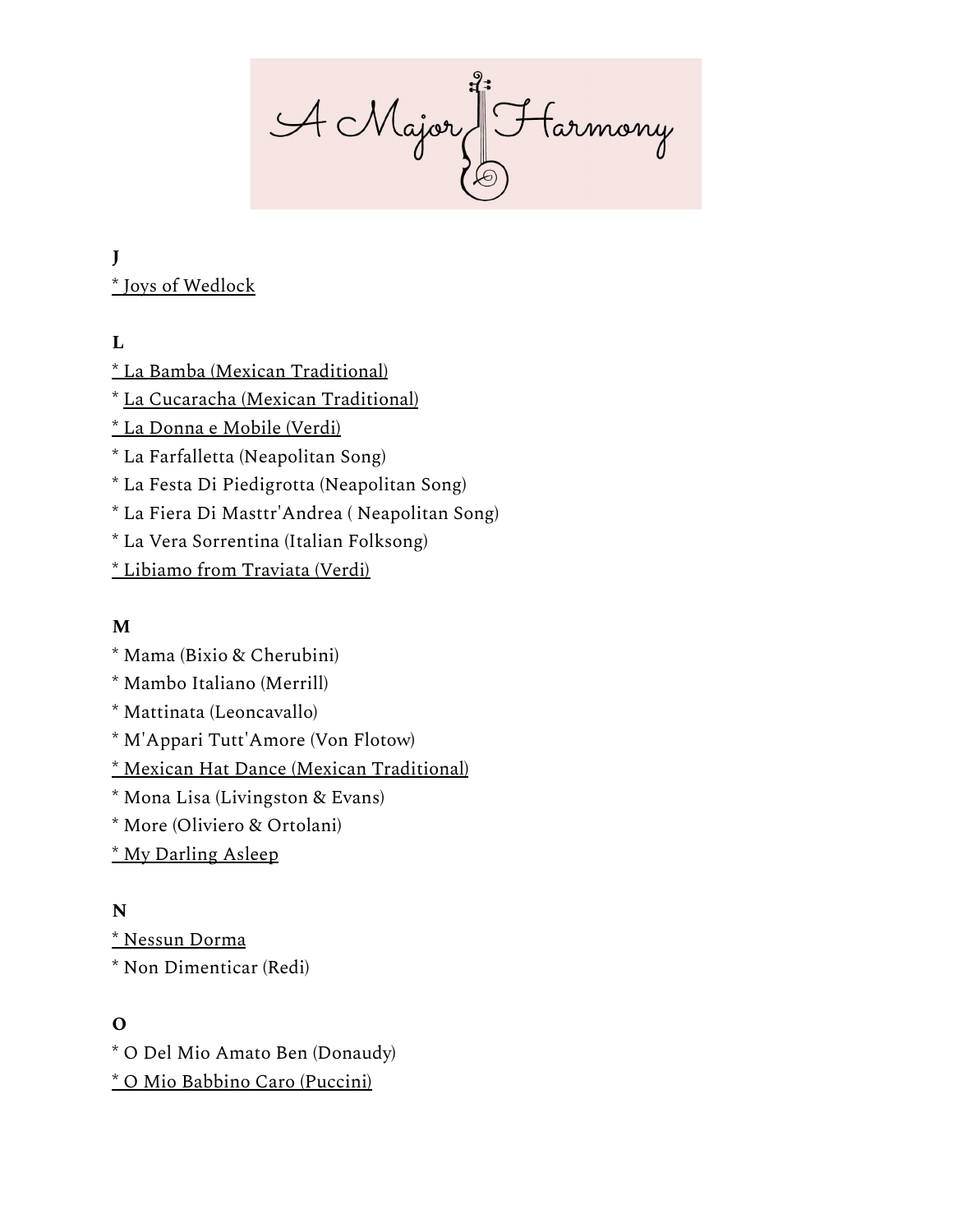AcMajor Harmony

\* O Sole Mio (Di Capua)

- \* O Surdato [Nnamurato](https://youtu.be/WGJ7YBSduDw?t=8s) (Pennino)
- \* Old French [\(Rambler's](http://youtu.be/5dPOL9hOPGM) Hornpipe)

\* Old [Joe's](http://youtu.be/LGQ_drvzFWk) Jig

# **P**

\* Pepparella (Neapolitan Song) \* Por Una Cabeza [\(Gardel\)](https://youtu.be/zOjOLXkvSQA?t=32s) \* Promise Me You'll Remember (Coppola)

# **Q**

Quando Men Vo (Puccini) \* Que Sera, Sera (Livingston & Evans)

# **S**

- \* Santa Lucia (Cottrau)
- \* [Serenata](https://youtu.be/hVb8NnjiXlU) (Toselli)
- \* [Shannon](http://youtu.be/F8l2z7JVB34) Waltz
- \* Spanish [Romance](https://youtu.be/6OdKc7mzl40)
- \* Spanish Violin (Bruce )
- \* Speak Softly, Love (Rota)
- \* Strangers in the Night (Kaempfert)
- \* Summertime in Venice (Icini)

#### **T**

- \* Tango Opus 165, No. 2 [\(Albeniz\)](https://youtu.be/ZAXe1GsYdwQ)
- \* Tarantella Napoletana (Italian [Traditional\)](https://youtu.be/T6yHEjskC2s)
- \* That's Amore (Warren)
- \* The [Banshee](http://youtu.be/NHdJCiNEvmQ)
- \* The [Frost](http://youtu.be/EHvvXEjdiSk) Is All Over
- \* The Girl I Left [Behind](http://youtu.be/9uCSVeqB9PQ) Me